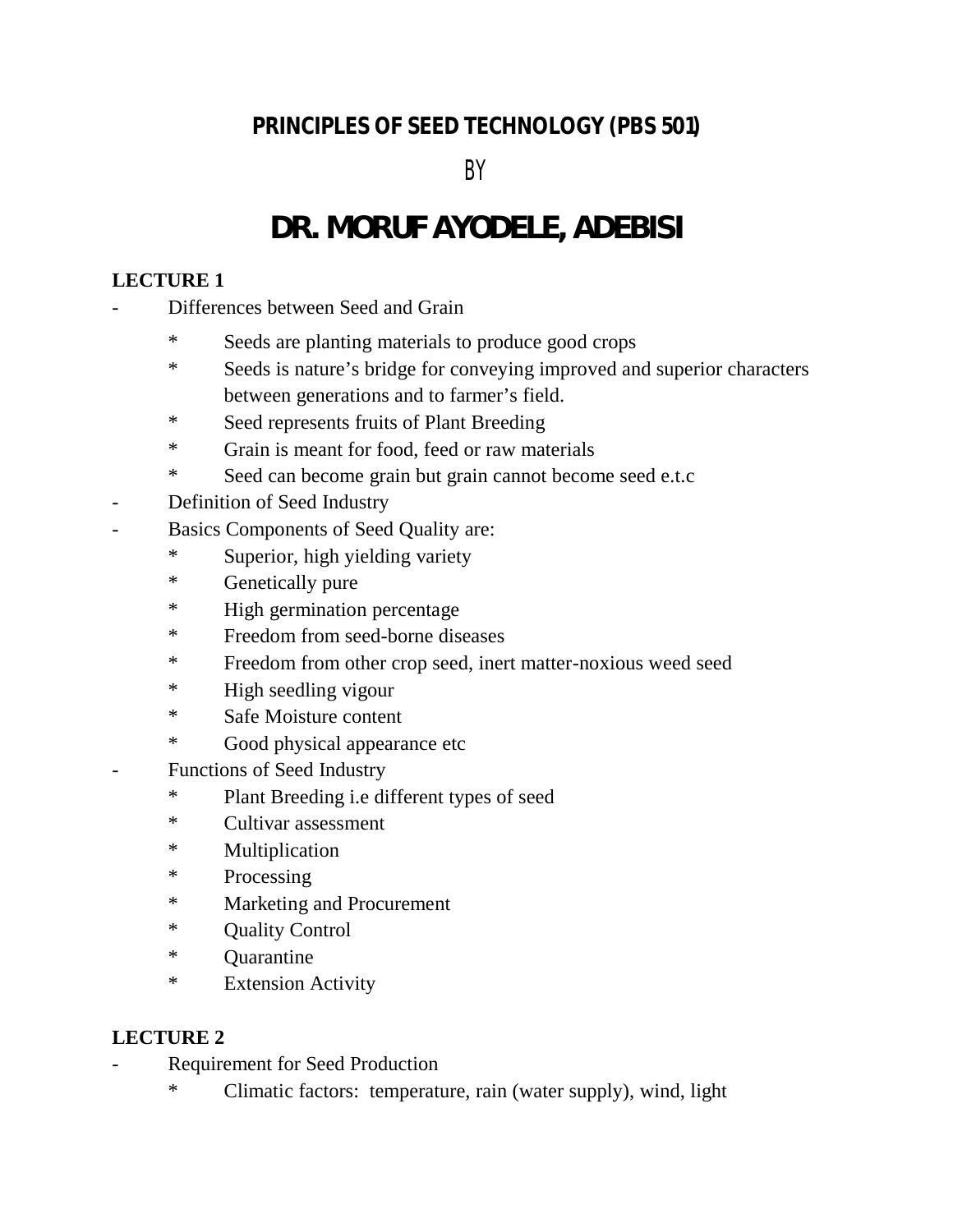- \* Agronomical/soil factor
- \* Biological factor
- \* Social & Economic factor

## - Pollination

- \* Definition
- \* Modes of pollination:
	- Self pollination
	- cross pollination
	- Vegetative propagation
- \* Pollination of F1 hybrid seeds mostly controlled pollination operates
- \* Methods of pollination in F1 hybrid seed production
- \* Detasselling Male sterility and hand pollination
- \* Practical implication of cross pollinations
	- Isolation from contaminants
- Seed Multiplication chain
	- \* Seed is multiplied in controlled stages to achieve good quality
	- \* Breeder seed
	- \* Foundation seed
	- \* Certified seed

- Improvement factors to consider in seed multiplication
	- \* Previous cropping history of the land
	- \* Fertilizer application
	- \* Irrigation
	- \* Weed and its control
	- \* Disease and pests & their control
	- \* Seed for sowing
	- \* Sowing date and rate
	- \* Mechanical contamination
- Roguing is a process of removing undesirable plants from field crops.
	- \* Such contaminants are weeds, plants of other crop spp. Plants of another cultivar of some spp, off-types or genetic variants etc
	- \* Efficacy depends on the distinctness of the rogues and skill of the roguers.
	- \* Contribute to maintenance of purity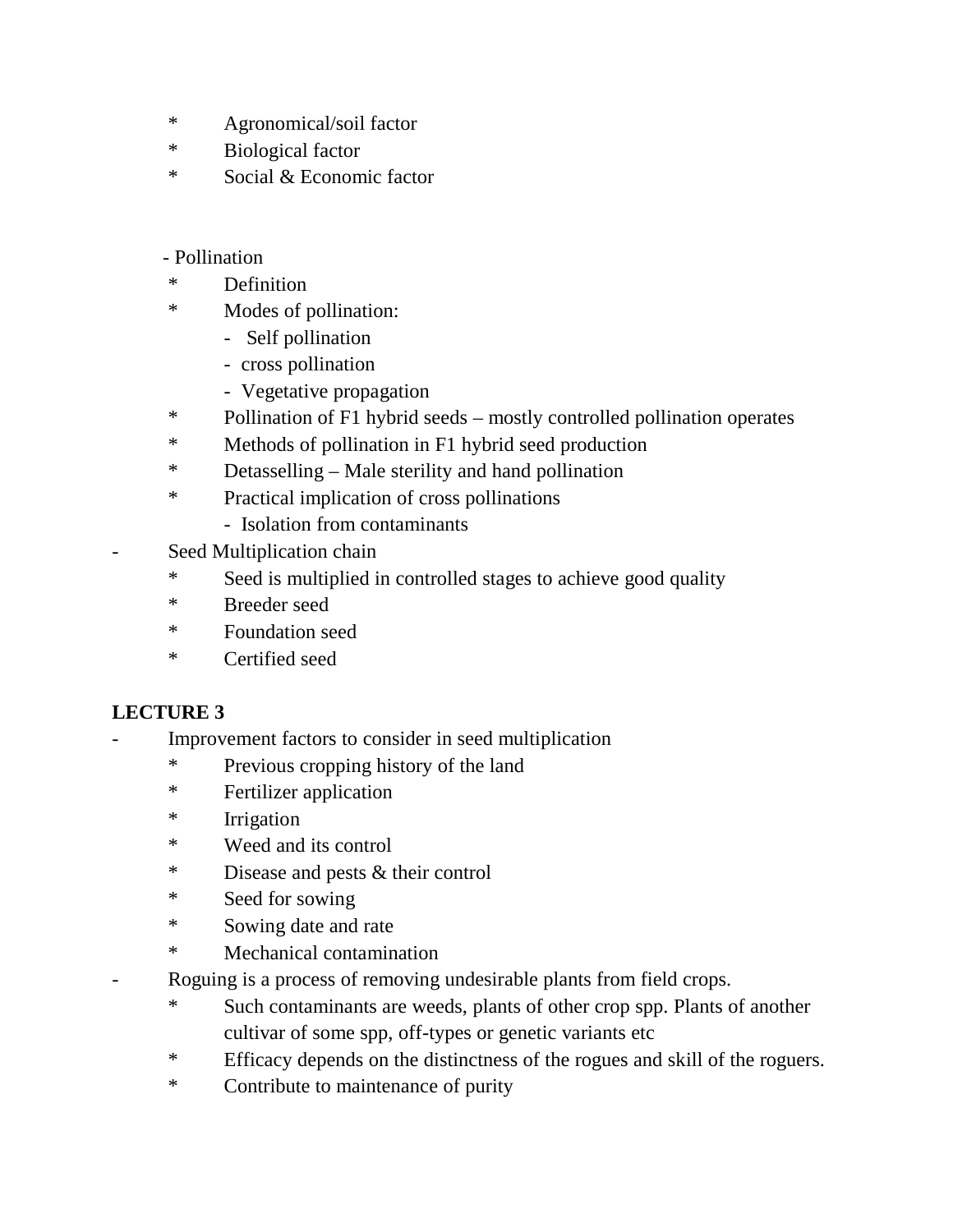- \* Is an essential operation in seed multiplication
- \* Should be done several times at different stages of crop development
- Determinant of seed quality
- \* Source of seed
- \* Inheritance factor
- \* Field contamination
- \* Growing conditions
- \* After maturation
- \* Harvesting
- \* Aeration
- \* Handling
- \* Processing
- \* Storage
- \* Chronological age
- \* Uniformity

## **LECTURE 4**

- Contract Seed Production
	- \* Contract growing what is it?
	- \* Why contract grower
	- \* Characteristics of contract growers
	- \* Organization of contract growing
	- \* Contract documents
- Seed Processing, treating & Packaging
	- \* What is seed processing?
	- \* Purpose of seed processing
	- \* Principles of seed processing
	- \* Pure live seed
	- \* Essential steps in seed processing
	- \* Types of materials removed from seed during processing
	- \* Seed cleaning equipment
- Seed treatment
	- \* Definition of seed treatment
	- \* Seed packaging Benefits and types
	- \* Types of seed treatment materials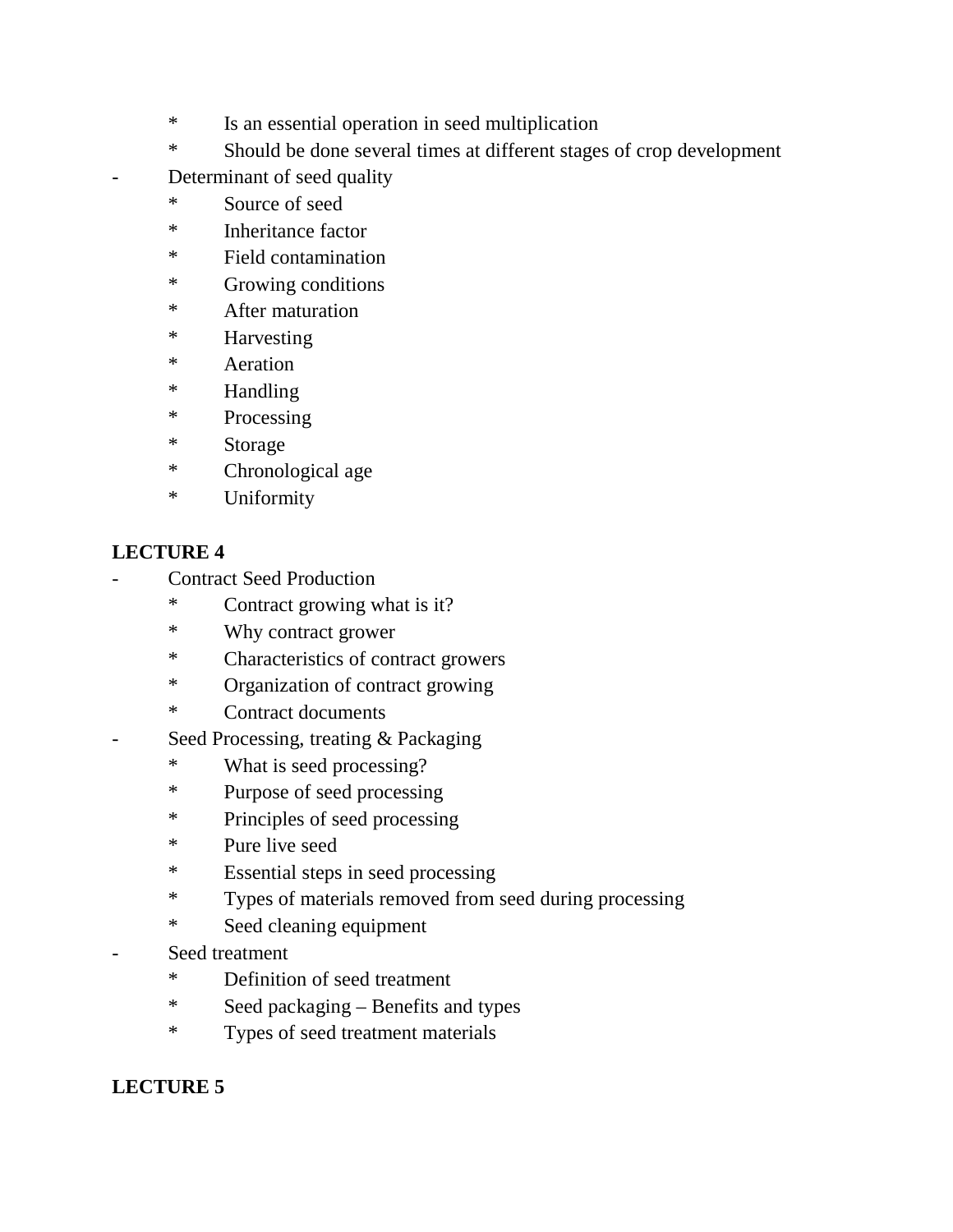- Seed marketing
	- \* Definition of seed marketing
	- \* Seed marketing scheme
	- \* Reasons why seed marketing differs from marketing of other agricultural inputs
	- \* Seed marketing organization and management
	- Activities in seed market operations
		- \* Market intelligence
		- \* Demand assessment
		- \* Inventory control
		- \* Seed storage
		- \* Pricing
		- \* Dealer development
		- \* Logistics and seed movement
		- \* Supply and transport
		- \* Sales and collection of sale proceeds
		- \* Promotion and publicity
		- \* Market research

## Seed Laws

- \* What is seed legislation?
- Legislative Strategy: Two types
	- \* Truth-labeling
	- \* Minimum standards
- Provisions of State and Federal Seed Laws
	- \* Farmer seed exchange
	- \* Current Germination Tests
	- \* Labeling vegetable seed container
	- \* Transport for Processing
	- \* Disclaimer not allowed
	- \* Proof of Internet not needed
	- \* Colouration and labeling of treated seed
	- \* Keeping of records
	- \* Collection of damages etc
- Breeders' Rights
	- \* Legal protection for crop varieties
- Provides two avenues of protection of owner of a variety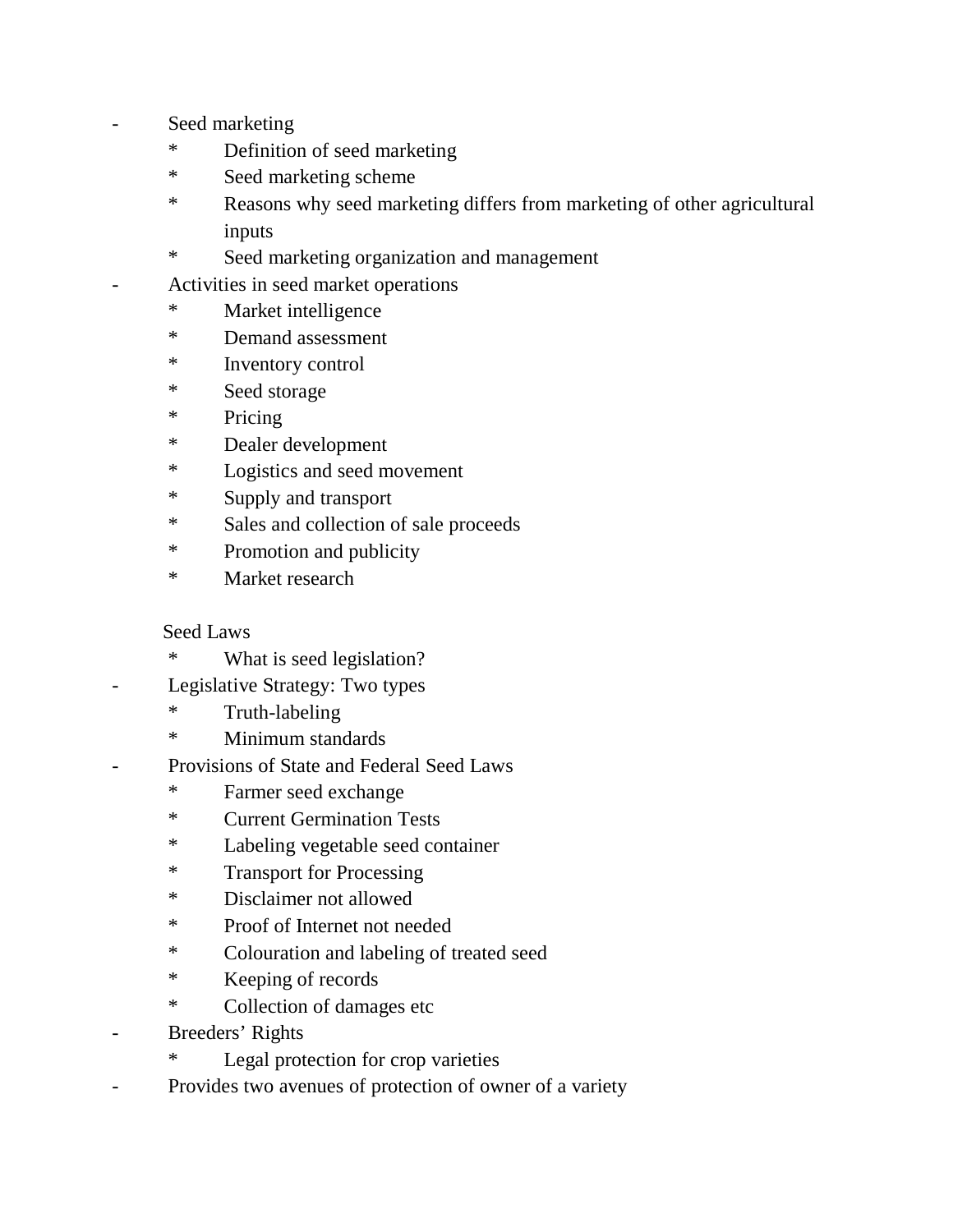- \* Rights to the propagation and use of a protected variety
- \* Rights to stipulate in his application that the variety name be protected through seed Certification
- \* Special exemption for farmers right to produce seed of a protected variety for their use and for sale to neighbors' for planting.
- Farmers' Rights
- \* Recognition of contributions of farmers to conservation and development of Plant
	- Genetic Resources (PGB)
	- \* Right to protect traditional knowledge
- \* Right to participate in benefit sharing and in national decision making about PGR
	- \* Right to save, use, exchange & sell farm-saved seeds.

## **LECTURE 6**

- Seed Programme Development (SPD)
	- \* Justification and missing of SPD
	- Components of seed industry programme
		- \* Crop improvement and plant breeding
		- \* Availability of seed
		- \* Rapid rehabilitation of agriculture
		- \* Objective Economic and technical justification
- Specific Benefits of Seed Programme in a Country
	- \* Increase in total yield due to introduction and distribution of superior seeds

of

variety/hybrid

- \* Increase in yield due to higher physiological quality of planting materials
- \* More efficient utilization of fertilizers, irrigation and pesticides
- \* Reduction in planting rate
- \* Higher quality of produce
- \* Less re-infestation of land with weed seeds
- \* Less diseases in the soil and soil insect problem in seed beds and in the

field

- \* More rapid and efficient periodic replacement of varieties with newer and better ones
- \* Facilitate introduction of new crops into agriculture